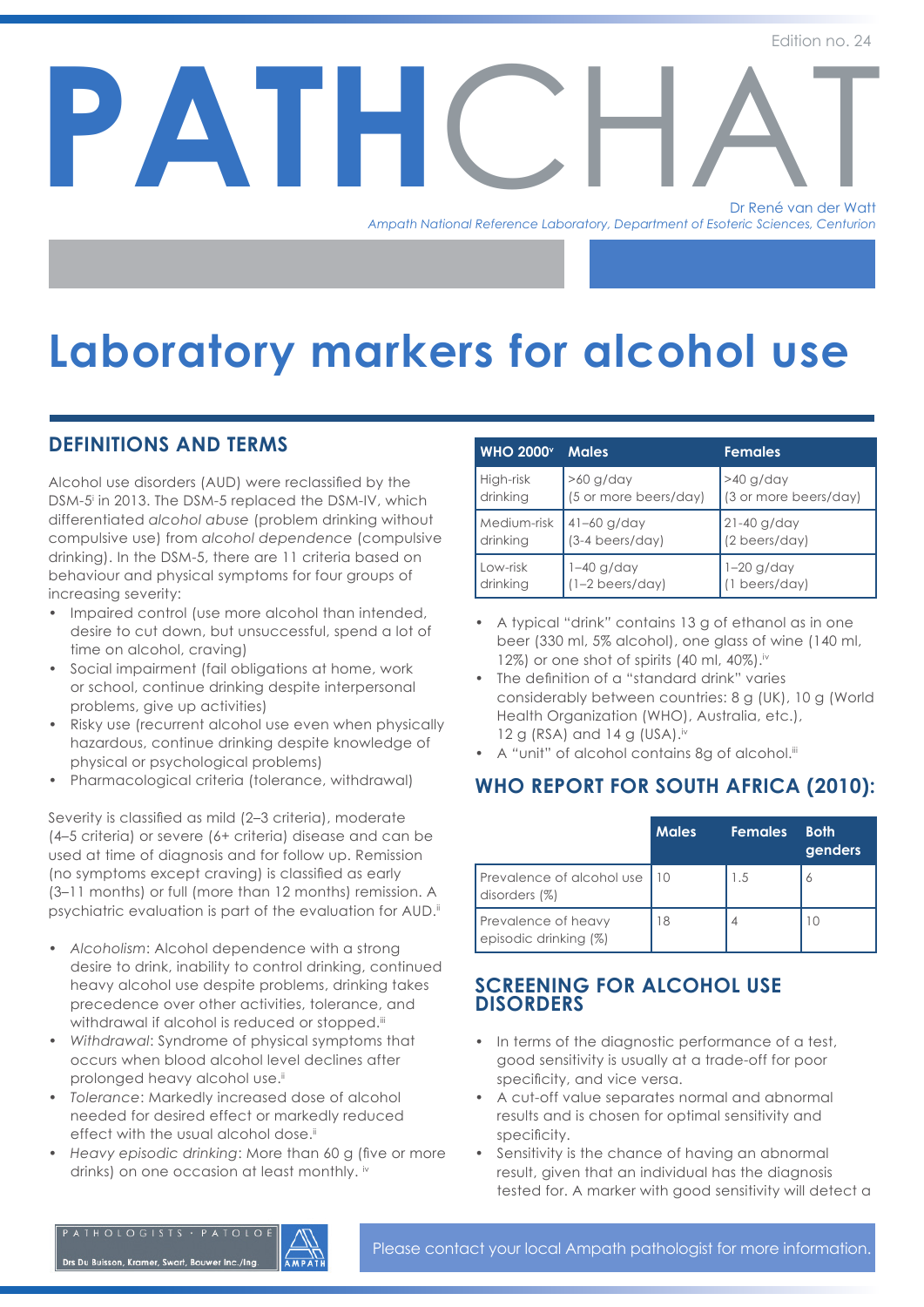diagnosis, while a marker with poor sensitivity will miss a diagnosis. A marker with 100% sensitivity can be used to rule out the diagnosis tested for, if the result is normal.

Specificity is the chance of having a normal result, given that an individual does not have the diagnosis tested for. A marker with good specificity is not abnormal due to conditions other than the diagnosis tested for, while a marker with poor specificity is abnormal due to many causes other than the diagnosis tested for. A marker with 100% specificity can be used to rule in the diagnosis tested for, if the result is abnormal.

#### **QUESTIONNAIRES**

The gold standard screening questionnaire is the WHOdeveloped AUDIT, a 10-item questionnaire with a sensitivity of 51 to 97% and a specificity of 78 to 96%.<sup>ii</sup>

Questionnaire results may be unreliable when an individual is hesitant to disclose alcohol use, or has altered mental status. vi

#### **LABORATORY MARKERS**

#### **Classification:**

- State vs. trait: vii
	- State markers reflect recent drinking patterns.
	- Trait markers are inherited and identify individuals at risk or genetically predisposed to alcoholuse disorders to facilitate prevention and early diagnosis, or to predict response to treatment. These markers are being researched, are not routinely available and are beyond the scope of this publication.
- Direct vs. Indirect:vi
	- Direct markers measure alcohol or its metabolites, and reflect alcohol use.
	- Indirect markers reflect the effects of alcohol on the body and reflect damage caused by alcohol use.

#### **Use of current laboratory markers:**

- Current laboratory markers can be used to:
	- enhance suspicion of alcohol use disorders and must be combined with a clinical history, including from a family member, questionnaire and physical examination,
	- give objective information regarding alcohol use and changes in use over time,
	- detect heavy drinking,
	- detect relapse in known alcoholic patients.
- Diagnostic accuracy is improved by combining markers.
- In primary health care, the most efficient screening with routinely available markers is combined use of the AUDIT questionnaire, CDT and GGT.<sup>viii</sup>

#### **Limitations of current laboratory markers:**

- No laboratory marker is reliable enough on its own to detect alcoholism.
- Sensitivity and specificity published in the literature varies greatly depending on the population being studied (alcoholism treatment centres vs. primary health care setting).
- The ideal laboratory marker for alcohol use does not exist, which should be:
	- very sensitive to detect chronic alcohol use (screening marker) and acute alcohol use (relapse marker); and
	- very specific to discriminate heavy, hazardous drinking from social, safe drinking, and not be abnormal due to non-alcohol-related causes.

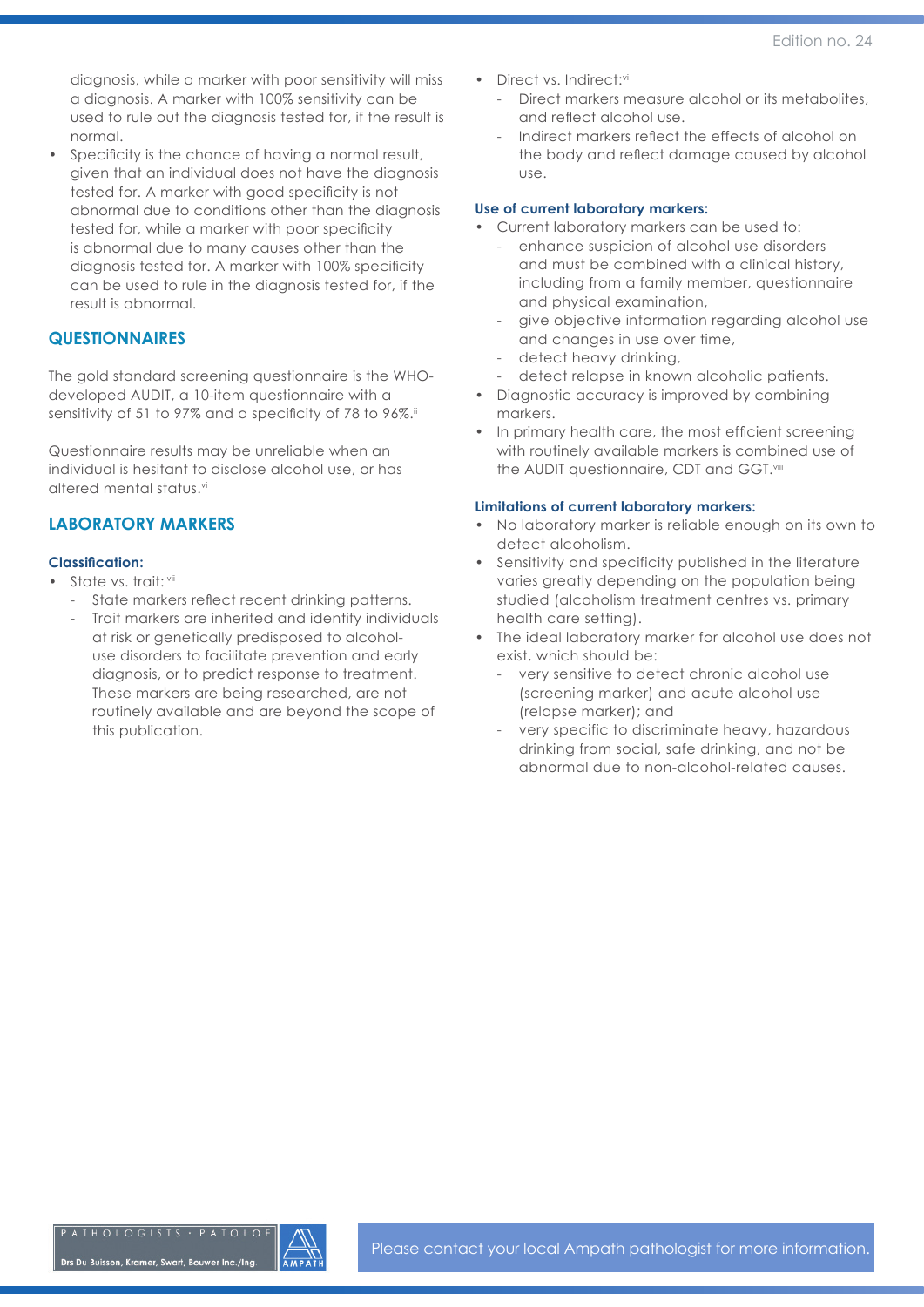| )<br>)<br>)              |  |
|--------------------------|--|
|                          |  |
|                          |  |
| y markers for alcohol us |  |
| l                        |  |
| ;<br>・こくこく<br>֓֕֜֕֜֕֜    |  |
| ŗ<br>i                   |  |

| Analyte                    | Cut off                                           |                                           |             | Use                                                                                                                                                                                                                                                   | time of alcohol<br>Amount and                                                          | normalise<br>Time to         | Comment                                                                                                                                                                                                                                                                                                                                                                                                                                                                                                                                                                                                                                                                                                                                                                                                                                                                                                                                                                                                                                                                                                                                                                                                                                                                                                                                           |
|----------------------------|---------------------------------------------------|-------------------------------------------|-------------|-------------------------------------------------------------------------------------------------------------------------------------------------------------------------------------------------------------------------------------------------------|----------------------------------------------------------------------------------------|------------------------------|---------------------------------------------------------------------------------------------------------------------------------------------------------------------------------------------------------------------------------------------------------------------------------------------------------------------------------------------------------------------------------------------------------------------------------------------------------------------------------------------------------------------------------------------------------------------------------------------------------------------------------------------------------------------------------------------------------------------------------------------------------------------------------------------------------------------------------------------------------------------------------------------------------------------------------------------------------------------------------------------------------------------------------------------------------------------------------------------------------------------------------------------------------------------------------------------------------------------------------------------------------------------------------------------------------------------------------------------------|
|                            |                                                   | <b><i><u>Viivitiens</u></i></b>           | Specificity |                                                                                                                                                                                                                                                       | use to cause<br>abnormal<br>marker                                                     | nence<br>absti-<br>with      |                                                                                                                                                                                                                                                                                                                                                                                                                                                                                                                                                                                                                                                                                                                                                                                                                                                                                                                                                                                                                                                                                                                                                                                                                                                                                                                                                   |
| <b>Ethanol</b><br>(direct) | limit when<br>SA legal<br>$0.05$ g/dl<br>driving) |                                           |             | $15$ g/dl<br>and drink alcohol percentage)<br>ingested (need weight, blood-<br>USE<br>Calculate number of drinks<br>alcohol level, drink volume<br>without intoxication or<br>Detect acute alcohol<br>>0.3 g/dl at any time)<br>Detect tolerance (>0. | $>0.05$ g/dl after<br>in 70 kg person<br>one hour:<br>For blood<br>>2 beers<br>dicohol | depends<br>on dose<br>Hours, | Widmark formula is based on a bolus alcohol load of one type of<br>alcohol on an empty stomach<br>Short detection time limits use<br>$\bullet$<br>$\bullet$                                                                                                                                                                                                                                                                                                                                                                                                                                                                                                                                                                                                                                                                                                                                                                                                                                                                                                                                                                                                                                                                                                                                                                                       |
| GGT-CDT<br>(indirect)      | Female<br>Male<br>4.18<br>3.81                    | 96<br>$\stackrel{\textstyle\circ}{\circ}$ | 88<br>97    | Detect heavy drinking among:<br>moderate drinkers (n=51);<br>heavy drinkers (n=165);<br>abstainers (n=35)<br>'Finland)                                                                                                                                | beers/day) for<br>one month<br>3 or more<br>App/6 0t<                                  | $2-3$ weeks                  | GGT-CDT is calculated by a mathematical formula that weighs GGT<br>Performance is similar whether or not heavy drinkers are contrasted<br>with abstainers or moderate drinkers, which is useful for screening.<br>Use of MCV, ALT or AST as a third component did not add value<br>Liver disease in heavy drinkers did not influence GGT-CDT<br>Detects more alcohol abusers than CDT or GGT alone.<br>Increased sensitivity without affecting specificity.<br>Correlates with the amount of alcohol used.<br>performance.<br>and %CDT<br>$\bullet$                                                                                                                                                                                                                                                                                                                                                                                                                                                                                                                                                                                                                                                                                                                                                                                               |
| (indirect)<br><b>%CDT</b>  | $2.35$<br>$2.47$                                  | 93                                        | 76          | east one week in alcoholics<br>Detect heavy drinking for at<br>on HPLC reference method<br>Detect %CDT above 97.5%<br>abstinence in alcoholics<br>Most useful to monitor<br>$(n=100$ normal, $n=100$<br>increased)                                    | (4-6 beers/day)<br>for at least one<br>50-80 g/day<br>alcoholics<br>week in            | $2-4$ weeks                  | Cut-offs listed here are for the N-Latex immuno-nephelometric assay<br>%CDT methods include immunoassays, capillary electrophoresis and<br>CDT and total transferrin are measured and the %CDT is calculated.<br>In alcoholics that relapse, lower use can lead to rapid re-elevation.<br>Hepatitis C, hepatocellular carcinoma), or carbohydrate deficient<br>Single episodes of acute alcohol intoxication do not elevate CDT.<br>Results and cut-off values from different methods cannot be used<br>forms of transferrin that contain no, one or two carbohydrate chains<br>transferrin has four carbohydrate chains. With excessive alcohol use,<br>%CDT should be reported rather than absolute CDT to correct for<br>disease (primary billiary cirrhosis, chronic active hepatitis, chronic<br>Most accurate single serum marker for chronic alcohol use and<br>%CDT: Transferrin is a protein that carries iron in blood. Normal<br>False positive results may occur due to non-alcoholic liver<br>Decreased sensitivity to detect alcohol abuse in females.<br>recent heavy drinking that is readily available.<br>fluctuations in total transferrin levels.<br>collectively known as CDT) increase.<br>(INA) currently in use at Ampath.<br>glycoprotein syndrome (rare).<br>Main strength is specificity.<br>interchangeably.<br>HPLC. |

 $\begin{picture}(20,5) \put(0,0){\line(1,0){155}} \put(0,0){\line(1,0){155}} \put(0,0){\line(1,0){155}} \put(0,0){\line(1,0){155}} \put(0,0){\line(1,0){155}} \put(0,0){\line(1,0){155}} \put(0,0){\line(1,0){155}} \put(0,0){\line(1,0){155}} \put(0,0){\line(1,0){155}} \put(0,0){\line(1,0){155}} \put(0,0){\line(1,0){155}} \put(0,0){\line(1,$ 

Drs Du Buisson, Kramer, Swart, Bouwer Inc./Ing